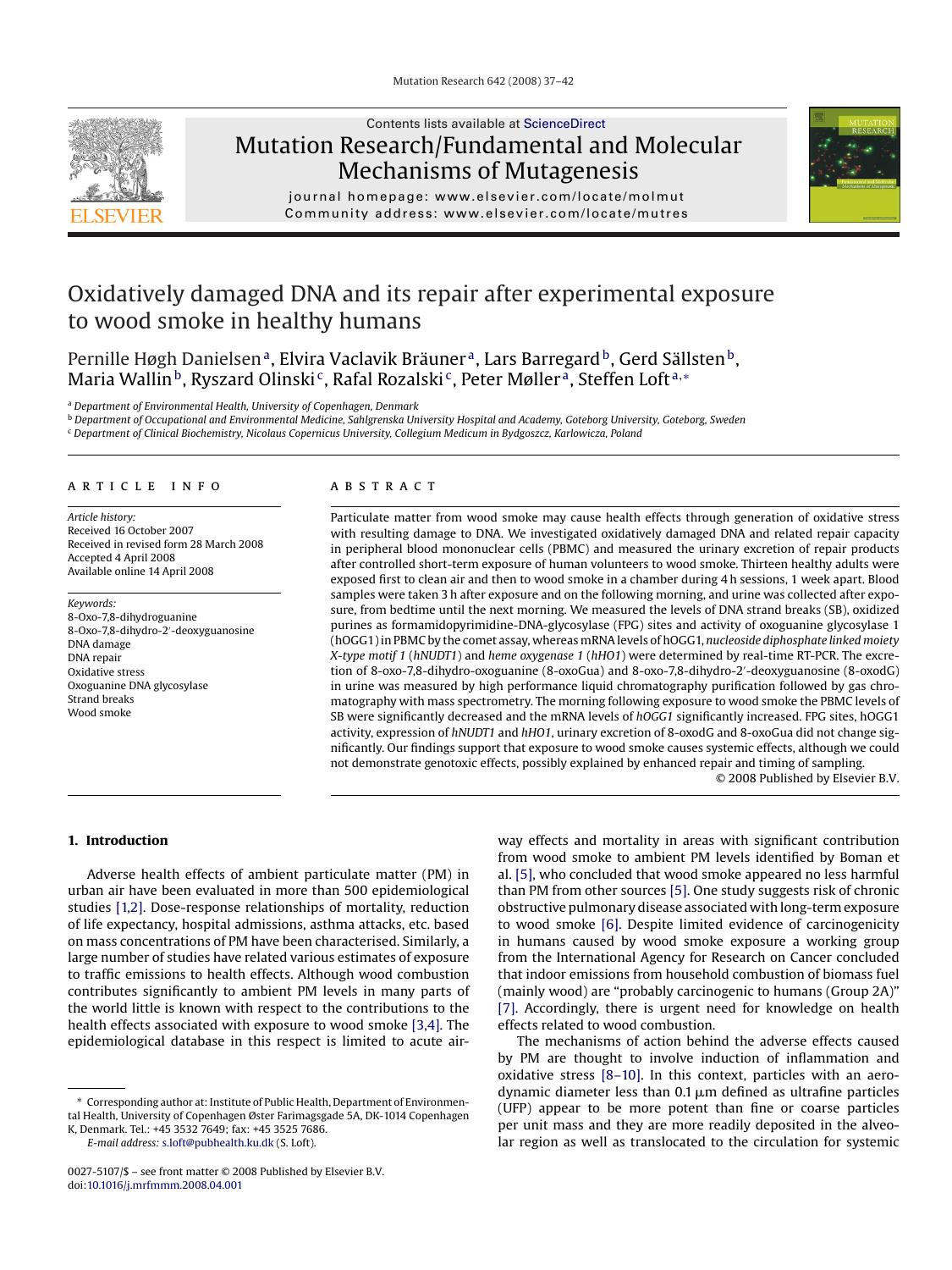effects [\[11–15\]. H](#page-4-0)owever, with respect to wood smoke, experimental studies are mainly limited to traditional assessment of effects on lungs and immune function, whereas the mode of action, systemic effects, oxidative stress and genotoxicity have received little attention [\[4,16\]. O](#page-4-0)xidative stress causes damage to DNA, so far mainly studied as formation of 8-oxo-7,8-dihydroguanine (8-oxoGua) and strand breaks (SB) when investigating PM exposure effects [\[17\].](#page-4-0) Wood smoke particles have been shown to induce ROS formation and DNA SB in vitro [\[18,19\].](#page-4-0) Oxidatively damaged DNA is mutagenic, relevant for carcinogenesis and may be studied as a biomarker of systemic or target organ oxidative stress. In DNA, oxoguanine glycosylase 1 (hOGG1) removes 8-oxoGua which is excreted into the urine. The nucleoside diphosphate linked moiety X-type motif 1 (hNUDT1) enzyme removes 8-oxo-7,8-dihydro-2 deoxyguanosine 5 -triphosphate (8-oxo-dGTP) from the nucleotide pool, which prevents the incorporation of 8-oxoGua during the repair processes or replication and possibly results in 8-oxo-7,8-dihydro-2 -deoxyguanosine (8-oxodG) excretion in the urine [\[20\]. E](#page-4-0)xperimental studies indicate that although exposure to PM induces DNA oxidation in target organs, the expression of *hOGG1* as well as oxidative stress response and defence genes such as *heme oxygenase 1* (*hHO1*) are upregulated, potentially resulting in measured unchanged levels of damage in DNA [\[17,21,22\].](#page-4-0)

Application of biomarkers in exposed human populations can allow substantiation of biological effects and causal relationships. We have shown significant relationships between individual exposure to PM with an aerodynamic diameter less than 2.5  $\rm \mu m$  (PM $_{2.5}$ ) or traffic generated UFP and systemic biomarkers of oxidatively damaged DNA, proteins and lipids among healthy subjects [\[23–28\].](#page-4-0) Recently, a study of experimental human exposure to wood smoke showed adverse effects in terms of increased levels of biomarkers of lung and systemic inflammation and coagulation and indication of lipid peroxidation [\[29,30\]. H](#page-4-0)owever, there is little information concerning possible damage to DNA from wood smoke, except that increased levels of chromosomal aberrations and micronuclei have been found in Indian women cooking with biofuels [\[31\].](#page-4-0)

The aim of this study was to investigate the relationship between generation of DNA damage and the DNA repair system after controlled short-term exposure of healthy adults to wood smoke. The level of systemic oxidative stress with damage to DNA in terms of SB and oxidized purines and expression of the related *hOGG1*, *hNUDT1* and *hHO1* genes was assessed in human peripheral blood mononuclear cells (PBMC). The excretion of the corresponding repair products, 8-oxoGua and 8-oxodG, was measured in urine.

#### **2. Materials and methods**

#### *2.1. Subjects, blood and urine sampling*

Details of the study design and results on other biomarkers have been published previously [\[29,30,32\]. I](#page-4-0)n short, 13 healthy never-smoking subjects (6 men and 7 women) aged 20–56 (mean 34) years were recruited from the staff of Department of Occupational and Environmental Medicine, Goteborg University, Sweden, after informed consent. The study was approved by the Ethics Committee of Goteborg University.

Subjects were exposed to filtered indoor air for 4 h on one occasion and to wood smoke for 4 h 1 week later in an exposure chamber. The wood smoke session was performed after the clean air session to avoid carryover effects. The experiment was carried out in two rounds with seven and six subjects, respectively. There were two 25 min periods of light exercise (about 70W).

Blood samples were obtained 3 h after leaving the exposure chamber and the following morning (20 h after leaving the exposure chamber). All urine from bedtime until the following morning was collected and timed. Samples were stored frozen until analysis. The urinary sampling was incomplete in 3 subjects; hence the results regarding urinary excretion are only based on 10 subjects. PBMC were collected and isolated in Vacutainer® Cell Preparation Tubes (CPT, Becton-Dickinson, NJ) according to the manufacturer's instructions. PBMC for DNA damage and repair capacity were stored frozen at −80 °C in a mixture containing 50% foetal bovine serum (FBS, GibcoRBL, Grand Island, NY), 40% culture medium (RPMI 1640, GibcoRBL, Grand

Island, NY), and 10% dimethyl sulfoxide (DMSO, Applichem, Darmstadt, Germany). PBMC for mRNA expression levels were stored at <sup>−</sup><sup>80</sup> ◦C in TRIzol® Reagent (Invitrogen, Denmark). For all assays, the samples from each subject were run in one batch blinded to exposure and time of sampling.

#### *2.2. Exposure characterization*

This has previously been described in detail [\[32\]. I](#page-4-0)n brief, the exposure chamber, built at the Swedish National Testing and Research Institute, was  $7.4 \text{ m} \times 6 \text{ m} \times 2.9 \text{ m}$ . Wood smoke was generated in a wood stove placed just outside the chamber. A standardized mixture (50/50) of hardwood/softwood (birch/spruce), dried for 1 year (moisture content 15–18%), was used in the wood stove. A partial flow of the smoke was mixed with filtered indoor air to the target concentration. PM mass and number concentrations differed somewhat between the two rounds. The median PM mass concentrations were 279  $\mu$ g/m<sup>3</sup> and 243  $\mu$ g/m<sup>3</sup>, respectively. The PM number concentrations were 180,000 cm<sup>-3</sup> and 95,000 cm<sup>-3</sup>, respectively, with 65% and 28% UFPs (<100 nm). Particle size distributions showed a geometric mean diameter of 42 nm in the first session and 112 nm in the second session. In the clean-air sessions mass concentrations were low, less than 30  $\mu$ g/m<sup>3</sup>. The majority (70–80%) were UFPs and the total number concentrations were 4400 and 7500 cm−3, respectively. The median benzene and 1,3-butadiene concentrations were 30  $\mu$ g/m<sup>3</sup> and 3.9  $\mu$ g/m<sup>3</sup>, respectively, in the first wood smoke session and  $20 \mu g/m^3$  and  $6.3 \mu g/m^3$  in the second. The levels in the clean air sessions were at least 10 times lower. The PAH concentrations were onlymeasured in the second wood smoke session and the levels were relatively high, with a benzo( $a$ ) pyrene concentration about 20 ng/m<sup>3</sup> [\[32\].](#page-4-0)

#### *2.3. DNA damage and repair activity measured by the comet assay*

The levels of SB and modified purines as formamidopyrimidine-DNAglycosylase (FPG) sites were measured in PBMC by the single cell gel electrophoresis (comet) assay as previously described [\[23,33\]. T](#page-4-0)his assay has been validated in an interlaboratory trial by the European Standards Committee on Oxidative DNA damage [\[34\]. C](#page-4-0)oded samples from each participant were analysed in the same batch along with a quality control PBMC sample. We visually scored 100 comets per slide using a five-class scoring system (arbitrary score range: 0–400). The arbitrary scores for SB and the FPG sites as the difference between scores of slides incubated with and without FPG were converted into lesions per  $10^6$  base pairs (bp) by means of an investigator-specific calibration curve based on induction of SB by X-rays, which has a known yield. We used a conversion factor of 0.0263 Gy equivalents per score corresponding to 0.0051 lesions (SB and FPG sites) per  $10<sup>6</sup>$  bp and the assumption that a diploid cell contains  $4 \times 10^{12}$  Da DNA ( $6 \times 10^9$  bp) [\[35\].](#page-4-0)

The OGG1 repair activity of PBMC was determined as the DNA incision activity measured in substrate cells treated with Ro19-8022/white light, which generates 8-oxodG in DNA [\[36,37\]. T](#page-4-0)he Ro19-8022 photosensitizer was a gift from Hoffman-La Roche, Basel, Switzerland. The substrate cells were PBMC from multiple donors from our laboratory. The assay was optimized and performed as previously described [\[25,38\].](#page-4-0)

#### *2.4. Measurement of 8-oxoGua and 8-oxodG in urine*

The excretion of 8-oxoGua and 8-oxodG in urine was measured by high performance liquid chromatography purification followed by gas chromatography with mass spectrometry as described elsewhere [\[39\]. T](#page-4-0)he excretion rate per hr was calculated from the urinary volume and collection time.

#### *2.5. Expression levels of hHO1, hOGG1, and hNUDT1 mRNA by real-time RT-PCR*

On the day of analysis the stored PBMC samples were rapidly thawed and the RNA was extracted according to the manufacturer's instructions. After RT-mediated  $c$ DNA synthesis quantitative real-time PCR reactions were carried out in ABI PRISM<sup>®</sup> 7900HT (Applied Biosystems, Naerum, Denmark), using primers and cDNA specific probes purchased from Applied Biosystems, Naerum, Denmark. We used 18S rRNA as reference gene which is commercially available as a probe and primer solution (Eukaryotic 18S rRNA Endogenous Control, 4352930E, Applied Biosystems, Naerum, Denmark). Probes and primers for the genes were as follows:

hHO1–forward primer: 5'-CAT GAG GAA CTT TCA GAA GGG C-3', reverse primer: GAT GTG GTA CAG GGA GGC CAT-3, TaqMan probe: 5 -6-FAM-TGA CCC GAG ACG GCT TCA AGC AGC TG-TAMRA-3' (NM\_002133).

*hOGG1*—forward primer: 5 -AAA TTC CAA GGT GTG CGA CTG-3 , reverse primer: 5 -GCG ATG TTG TTG TTG GAG GA-3 , TaqMan probe: 5 -6-FAM-CAA GAC CCC ATC GAA TGC CTT TTC TCT TT-TAMRA-3' (U96710).

*hNUDT1*—forward primer:5 -CAT CGA GGA TGG GGC TAG-3 , reverse primer: CAG AAG ACA TGC ACG TCC ATG A-3 , TaqMan probe: 5 -6-FAM-TCG CCC ACG AAC TCA AAC ACG ATC T-TAMRA-3' (D16581).

The PCR reactions were performed as described previously [\[25\]. T](#page-4-0)he level of gene expression is reported as the ratio between the mRNA level of the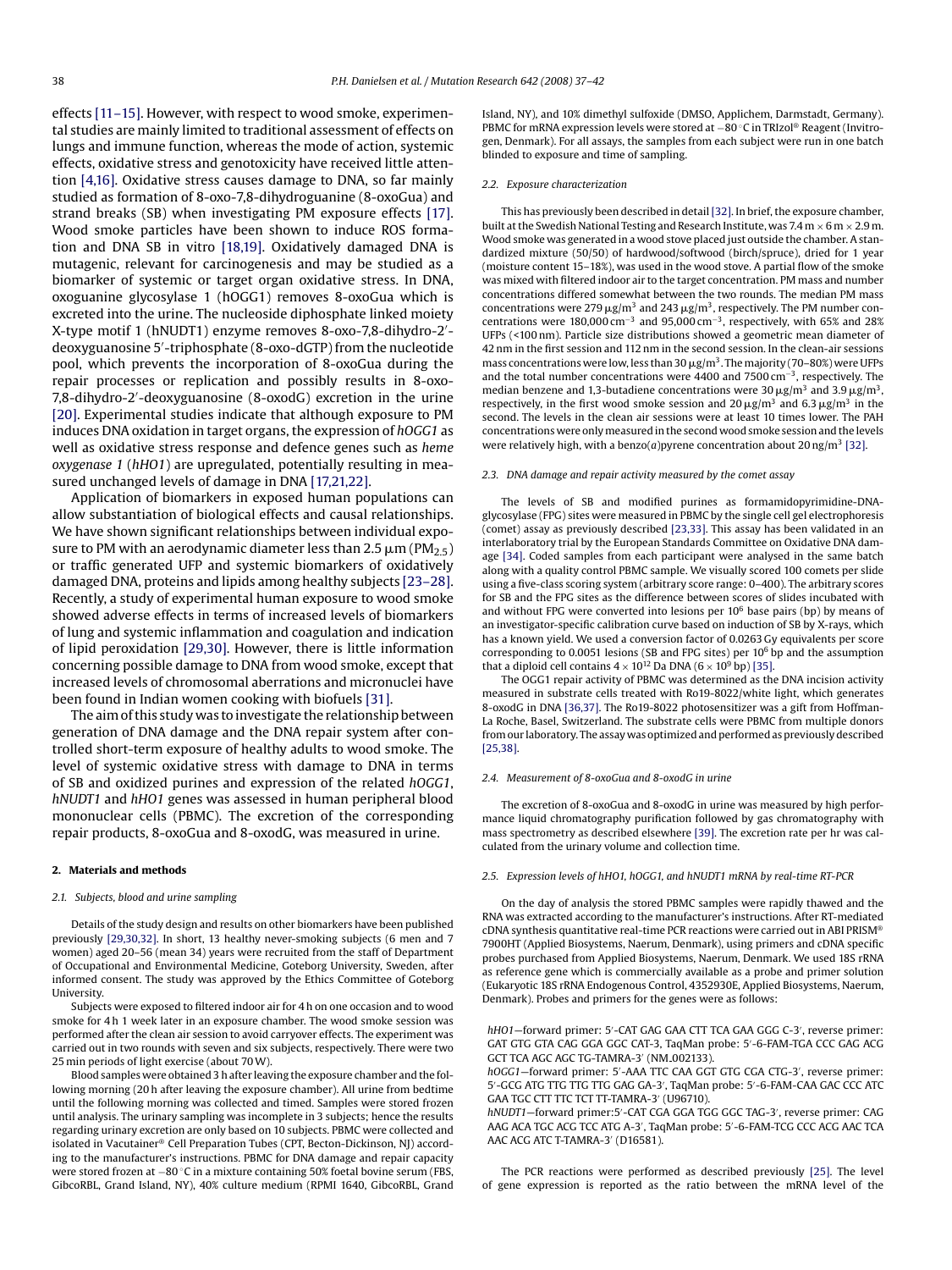#### <span id="page-2-0"></span>**Table 1**

Means ± S.D. of DNA damage, repair activity (hOGG1), mRNA levels (per 18S mRNA) in peripheral blood mononuclear cells (PBMC) and urine excretion of 8-oxoGua and 8-oxodG according to exposure and time after exposure

|                                   | Time after exposure to filtered air |                                |                                | Time after exposure to wood smoke |  |  |
|-----------------------------------|-------------------------------------|--------------------------------|--------------------------------|-----------------------------------|--|--|
|                                   | 3 <sub>h</sub>                      | 20h                            | 3 <sub>h</sub>                 | 20 <sub>h</sub>                   |  |  |
| PBMC                              |                                     |                                |                                |                                   |  |  |
| $hHO1 \times 10^{-6}$             | $14.2 \pm 6.45$                     | $19.0 + 8.61a$                 | $11.2 \pm 4.36$                | $22.0 \pm 13.5^{\rm b}$           |  |  |
| hNUDT1 $\times$ 10 <sup>-6</sup>  | $0.41 \pm 0.09$                     | $0.63 \pm 0.34$ <sup>a,b</sup> | $0.37 + 0.13$                  | $0.55 \pm 0.32^{\rm b}$           |  |  |
| $hOGG1 \times 10^{-6}$            | $1.07 \pm 0.28$ c                   | $1.05 \pm 0.35^{\rm a}$        | $1.29 \pm 0.59$                | $2.02 \pm 1.18$ <sup>d</sup>      |  |  |
| hOGG1 activity <sup>e</sup>       | $5.44 \pm 4.78$                     | $6.57 + 3.53$                  | $6.46 + 4.22$                  | $7.09 + 4.41$                     |  |  |
| FPG sites (per $10^6$ bp)         | $0.25 \pm 0.14$                     | $0.26 \pm 0.098$               | $0.24 \pm 0.15$                | $0.21 \pm 0.11$                   |  |  |
| $SB$ (per $10^6$ bp)              | $0.071 \pm 0.053$                   | $0.085 \pm 0.043$              | $0.042 \pm 0.036$ <sup>f</sup> | $0.035 \pm 0.019^d$               |  |  |
| Urine                             |                                     |                                |                                |                                   |  |  |
| 8-OxodG ( $nmol/h$ ) <sup>g</sup> |                                     | $0.73 \pm 0.19^{\rm h}$        |                                | $0.84 \pm 0.35^{\rm h}$           |  |  |
| 8-OxoGua (nmol/h) <sup>g</sup>    | -                                   | $4.24 \pm 2.31^{\rm h}$        |                                | $8.43 \pm 6.48$ <sup>h</sup>      |  |  |

 $n = 11$ .

<sup>b</sup> *P* < 0.05 versus samples collected after 3 h.

 $c$   $n = 12$ .

<sup>d</sup> *P* < 0.05 versus 20 h after clean air exposure.

<sup>e</sup> Data are expressed as % DNA incisions compared to an internal standard of FPG enzyme.

<sup>f</sup> *P* < 0.05 versus 3 h after clean air exposure.

<sup>g</sup> Urine was collected from bedtime until next morning.

 $h$   $n = 10$ .

target gene and the 18S rRNA reference gene using the comparative 2<sup>-∆C</sup> method.

#### *2.6. Statistics*

We investigated the effect of wood smoke exposure and time after exposure on the outcome variables SB, FPG sites, mRNA expression of DNA repair genes and hOGG1 repair activity using mixed effects models by the PROC MIXED procedure of SAS v9.1 (SAS Inst. Inc., Cary, NC). Missing values of mRNA expression levels after exposure to filtered air precluded the use of repeated measures ANOVA. Subject nested in gender was included as random factor variable to account for inter-individual variation and age was included as continuous explanatory variable. Exposure in terms of presence or absence of wood smoke, time after exposure (3 or 20 h) and round was included as categorical explanatory variables. The distributions of the DNA damage and mRNA expression biomarkers were skewed; therefore all statistical analyses were performed on their natural logarithms. The urinary excretion of 8-oxoGua and 8-oxodG was only measured once in each exposure scenario and therefore analysed by paired *t*-tests. Spearman rank correlation coefficients (*R*s) were calculated between all measured variables. Ratios of parallel levels measured after wood smoke and clean air exposure were calculated with 95% confidence intervals (CI). In all analyses, *P* < 0.05 was considered to be statistically significant.

## **3. Results**

A summary of the levels of DNA damage, hOGG1 activity and mRNA levels according to exposure and time after exposure is presented inTable 1. The relationship between exposure and endpoints is presented as the relative % change inTable 2 and the ratio between



**Fig. 1.** The relative change of all measured biomarkers, 20 h after exposure. The data are shown as the mean of the individual ratios between wood smoke and filtered air, with 95% confidence intervals.

exposed and unexposed levels of each biomarker is shown graphically in Fig. 1.

The level of SB was significantly decreased at both 3 and 20 h after exposure to wood smoke (*P* < 0.05). mRNA expression lev-

#### **Table 2**

The relationship between biomarkers and exposure expressed as the relative % changea

|                | Total exposure effects   |            | Effects after 3 h    |            | Effects after 20h        |         |
|----------------|--------------------------|------------|----------------------|------------|--------------------------|---------|
|                | % change (CI)            | $P$ -value | % change (CI)        | $P$ -value | % change (CI)            | P-value |
| PBMC           |                          |            |                      |            |                          |         |
| $hHO1$ mRNA    | $-8.29(-27.5, 16.0)$     | 0.46       | $-19.4(-40.7, 9.50)$ | 0.15       | $6.8(-30.1, 63.2)$       | 0.74    |
| hNUDT1 mRNA    | $-14.4(-32.1, 7.63)$     | 0.18       | $-14.7(-33.7, 9.89)$ | 0.20       | $-15.9(-46.7, 32.6)$     | 0.42    |
| $hOGG1$ mRNA   | 40.4(8.3, 81.9)          | 0.012      | $14.2(-14.4, 52.2)$  | 0.33       | 73.9 (6.25, 184)         | 0.031   |
| hOGG1 activity | $18.4(-34.4, 113)$       | 0.57       | $59.1 (-34.6, 287)$  | 0.28       | $-12.0$ ( $-64.9$ , 121) | 0.77    |
| FPG sites      | $-15.0$ ( $-31.1, 4.9$ ) | 0.13       | $-5.21(-33.4, 35.0)$ | 0.75       | $-23.7(-41.9, 0.15)$     | 0.051   |
| <b>SB</b>      | $-50.9(-65.0, -31.0)$    | 0.0001     | $-45.7(-68.9,-5.18)$ | 0.034      | $-56.89(-74.0,-28.6)$    | 0.0037  |
| Urine          |                          |            |                      |            |                          |         |
| 8-OxodG        |                          |            |                      |            | $16.4(-6.89, 45.5)$      | 0.16    |
| 8-OxoGua       |                          |            |                      |            | $79.3(-12.9, 269)$       | 0.10    |

a Mixed model regression with subject nested in gender as a random factor was used. All models were adjusted for age and time after exposure. Exposure to wood smoke: categorical (yes/no) was included as a predictor and the natural logarithm of the effect marker included as a continuous outcome variable. The predictive value of the estimates (% change) is expressed relative to wood smoke exposure.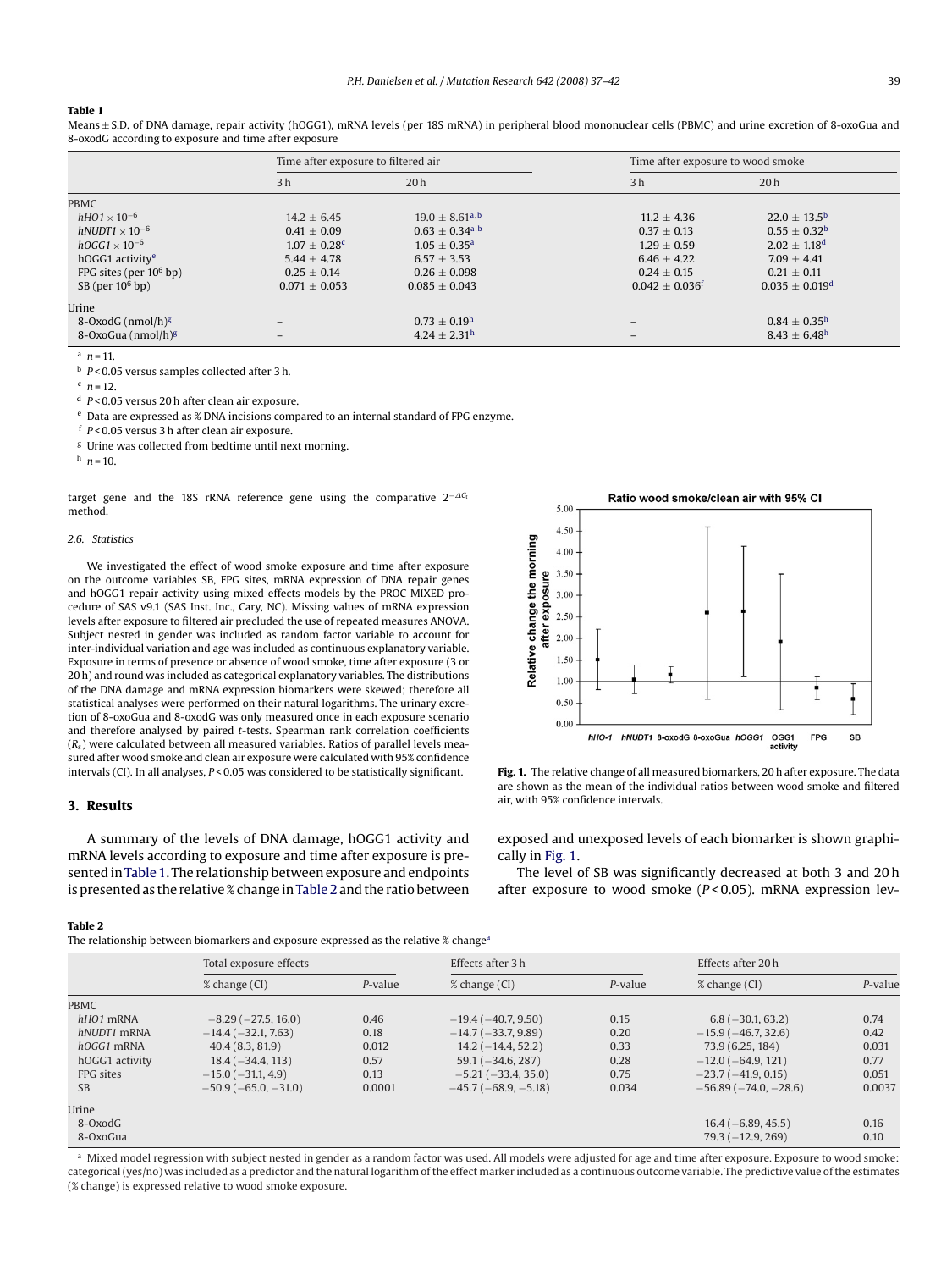els of *hOGG1* were significantly increased 20 h after wood smoke exposure as compared with 20 h after filtered indoor air exposure (*P* < 0.05). There was no significant effect of exposure on modified purines measured as FPG sites, hOGG1 activity, urinary excretion of 8-oxodG and 8-oxoGua or mRNA expression levels of *hNUDT1* and *hHO1*. However, as seen in [Fig. 1,](#page-2-0) the data were compatible with increased levels of hOGG1 activity and excretion of 8-oxoGua and 8-oxodG. The expression levels of *hNUDT1* and *hHO1* were significantly lower in the afternoon as compared to the following morning ([Table 1\).](#page-2-0) We found no relevant significant correlations between the biomarkers on an individual level (data not shown).

## **4. Discussion**

This is the first study of the effects of controlled wood smoke exposure on DNA damage and repair in humans. We found a significant up-regulation in the expression of the repair gene *hOGG1*, which is central in the base excision repair of 8-oxoGua in DNA. This was accompanied by a significant decrease in DNA SB after exposure to wood smoke. We observed no other significant effects of wood smoke exposure on other biomarkers included in this study, although the data showed a trend toward increased oxidatively damaged DNA and its repair, especially with respect to excretion of 8-oxoGua.

8-OxoGua may be formed by oxidation of guanine or incorporated during replication or repair as oxidized nucleotides (8-oxodGTP). If not repaired 8-oxoGua may lead to GC to TA transversion mutations in the DNA and accumulation of these irreversible mutations may be a part of initial events in carcinogenesis. In animals, exposure to diesel exhaust particles by inhalation or oral gavage have resulted in increased levels of *hOGG1* mRNA and increased or unchanged 8-oxodG levels in lungs, liver and colon [\[21,22,40\]. T](#page-4-0)he 4 h exposure to wood smoke was of sufficient length and strength to cause a similar up-regulation of *hOGG1* in PBMC. This is important per se, because a high expression of *hOGG1* was associated with increased risk of lung cancer among never-smokers in a prospective study [\[41\]. W](#page-4-0)e had expected increased levels of DNA damage after the exposure but this could have been obscured by changes in repair capacity in the present study, although the increase in the measured repair capacity of hOGG1 failed to reach statistical significance.

The FPG enzyme recognizes mainly modified purines such as 8-oxodG and ring-opened formamidopyrimidine bases [\[37\].](#page-4-0) The DNA SB measured by the comet assay may arise because of direct breakage of the DNA strand by genotoxic compounds or it may be transient breaks created by DNA repair enzymes, including hOGG1 [\[42\]. I](#page-4-0)n addition, the alkaline version of the comet assay also detects lesions that are converted to SB because of the high pH (i.e. alkali labile sites). This version of the comet assay has been used extensively as biomarker of exposure in biomonitoring studies of genotoxic effects in environmental and occupational settings [\[33,37\]. I](#page-4-0)n the present study we found no significant effect of exposure on the level of FPG sites, which might be due to rapid repair with enhanced capacity after the exposure was terminated, as reflected in the increased *hOGG1* mRNA level on the following morning. In support of this, a non-significant increase in excretion of 8-oxoGua, the product of hOGG1 mediated repair of the lesion in DNA, was found in the urine collected overnight after exposure to wood smoke. We even found a decreased level of SB in the morning following exposure, which might also be due to enhancement of the repair of SB, although no biomarker is presently available to address this hypothesis. Religation of SB is considered to be faster than the repair of 8-oxoGua which has a half-life of a couple of hours [\[43,44\]. W](#page-4-0)e have previously observed consistently elevated levels of modified purines measured as 8-oxodG or FPG sites in PBMC in relation to exposure to PM [\[23–26\].](#page-4-0) In two of these studies we also found exposure-related increased levels of SB [\[24,25\]. M](#page-4-0)easurement of *hOGG1* mRNA and activity was included in one study, which found no effect of exposure to street air PM [\[25\]. H](#page-4-0)owever, these studies have been mainly focused on traffic-related PM exposure, including controlled exposure to PM from a busy street for 24 h [\[25\]. M](#page-4-0)oreover, the exposure has been at rather low levels, e.g.  $10-20 \mu g/m^3$  PM<sub>2.5</sub>, and mainly ongoing until blood sampling [\[23,25,26\]. A](#page-4-0)ccordingly, the present study had qualitatively as well as quantitatively different exposure and timing of sampling compared to our previous studies. Other systemic effects of this high dose of  $240-280 \,\mathrm{\mu g/m^3}$  of wood smoke for four hr were demonstrated by increased levels of biomarkers of inflammation, coagulation and an indication of lipid peroxidation as published elsewhere [\[29\]. I](#page-4-0)t is not known whether the systemic effects including oxidative stress relate to uptake of intact particles or chemical substances released from them and taken up from the lung. It is possible that the high dose was sufficient to induce DNA repair, whereas DNA damage might have reached a ceiling level and/or ceased after exposure was terminated. Unfortunately, samples were not collected for assessment of DNA damage and repair before, during and immediately after exposure for further elucidation of this hypothesis. Even intense continuous exposure to particles and gaseous oxidants in terms of tobacco smoking has not shown consistent effects on DNA strand breakage assessed by the comet assay [\[45\], w](#page-4-0)hereas smokers may have increased levels of both 8-oxodG and OGG1 activity in their leukocytes as well as consistently increased urinary excretion of 8-oxodG [\[20,46,47\].](#page-4-0) Finally, we have lower statistical power in the present study with only 13 subjects and a set of measurements per scenario whereas our previous exposure studies have included at least 30 subjects or repeated the exposure scenarios within the same subjects [\[23–26\].](#page-4-0)

The background level of 8-oxoGua in cellular DNA represents a dynamic balance between the rate of DNA damage and the rate of repair where the urinary excretion of 8-oxoGua and 8-oxodG is considered to reflect the ongoing oxidative stress and rate of repair [\[20\]. T](#page-4-0)he excretion of 8-oxodG has been extensively studied and it is increased by many occupational exposures, including air pollution, whereas ambient PM levels had no effect [\[26,48,49\]. A](#page-4-0)lthough the exact contribution from different tissues to 8-oxodG excretion is unknown, the excretion appears to predict the risk of lung cancer among never-smokers [\[50\]. 8](#page-5-0)-OxodG is a putative product of hNUDT1, which prevents the incorporation of 8-oxodGTP in DNA by degradation to 8-oxodGMP. In the present study we did not find significant effects of wood smoke exposure on the excretion of 8 oxodG or *hNUDT1* expression. Similarly, there was no significant effect on the expression of *hHO1*, which has not been previously studied in human PBMC with respect to PM, whereas hyperbaric oxygen, exercise and some cardiovascular diseases appear to have inducing properties [\[51–53\].](#page-5-0)

#### **5. Conclusion**

In conclusion, controlled exposure to wood smoke was followed by significant up-regulation of *hOGG1* and decreased levels of DNA SB, whereas oxidized purines were not significantly changed in PBMC. Our findings support that exposure to wood smoke PM at relatively high doses causes systemic effects although, we could not demonstrate direct genotoxic effects, which we have previously observed at lower exposure levels of traffic-related PM. This could be due to enhanced repair and timing of sampling. Further studies of the effect of wood smoke on DNA damage and repair in humans are required.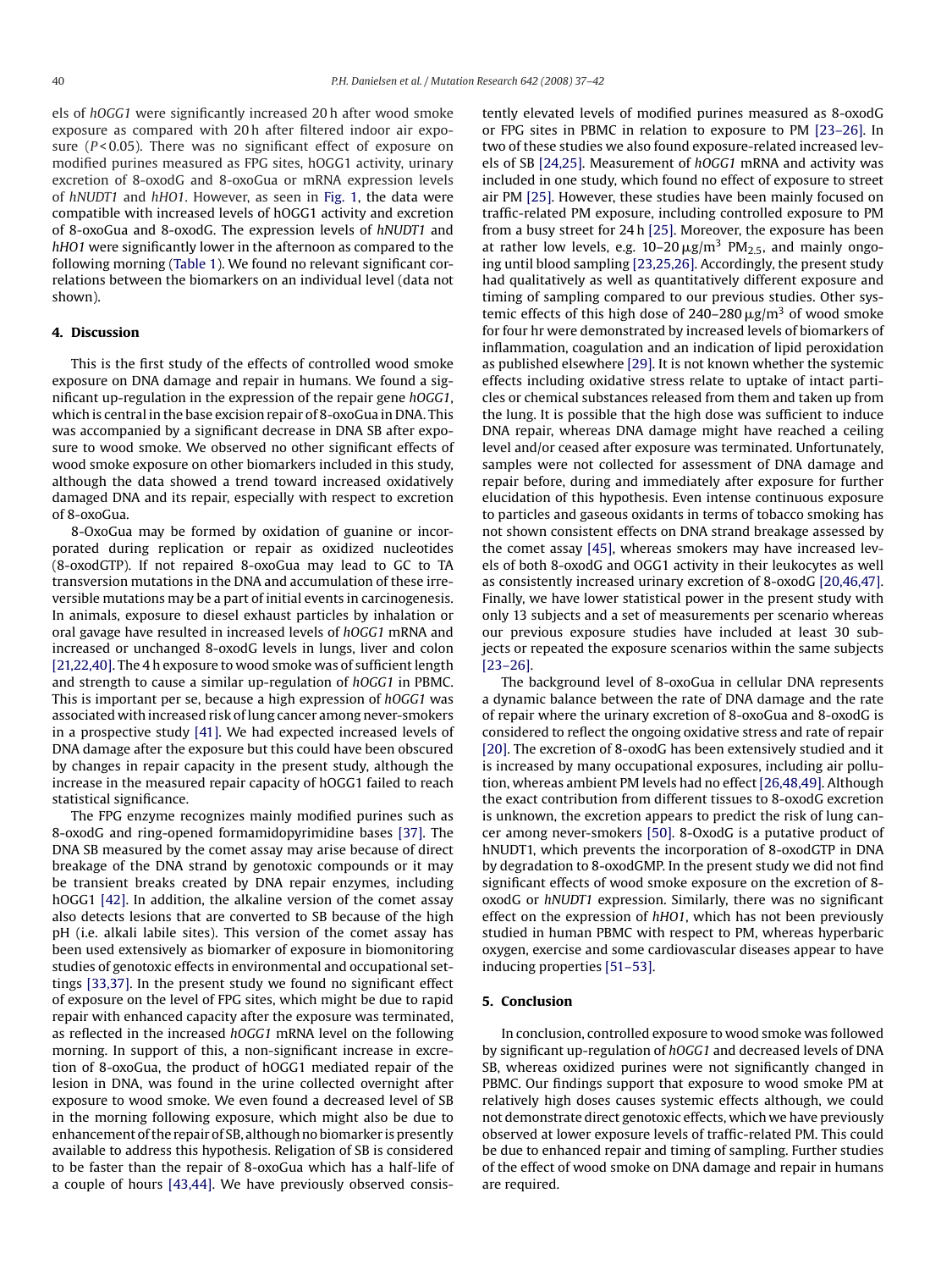#### <span id="page-4-0"></span>**Conflict of interest**

All authors declare no competing financial interests.

## **Acknowledgements**

The technical assistance from Lena Andersson and Annie Jensen is gratefully acknowledged.

This work was supported by the National Research Councils, Denmark (AIRPOLIFE and WOODUSE) and the Swedish Environmental Protection Agency (SNAP programme).

Pernille Høgh Danielsen, Elvira Vaclavik Bräuner, Ryszard Olinski, Rafal Rozalski, Peter Møller and Steffen Loft are partners in ECNIS (Environmental Cancer Risk, Nutrition and Individual Susceptibility), a network of excellence operating within the European Union 6th Framework Program, Priority 5: "Food Quality and Safety" (Contract No. 513943).

#### **References**

- [1] B. Brunekreef, S.T. Holgate, Air pollution and health, Lancet 360 (2002) 1233–1242.
- [2] CAFE CBA. CAFE BGA: Baseline Analysis 2000–2020. European Commission DG Environment, 2005.
- [3] B. Forsberg, H.C. Hansson, C. Johansson, H. Areskoug, K. Persson, B. Jarvholm, Comparative health impact assessment of local and regional particulate air pollutants in Scandinavia, Ambio 34 (2005) 11–19.
- [4] L.P. Naeher, M. Brauer, M. Lipsett, J.T. Zelikoff, C.D. Simpson, J.Q. Koenig, K.R. Smith, Woodsmoke health effects: a review, Inhal. Toxicol. 19 (2007) 67–106.
- [5] B.C. Boman, A.B. Forsberg, B.G. Järvholm, Adverse health effects from ambient air pollution in relation to residential wood combustion in modern society, Scand. J. Work Environ. Health 29 (2003) 251–260.
- [6] M. Orozco-Levi, J. Garcia-Aymerich, J. Villar, A. Ramirez-Sarmiento, J.M. Anto, J. Gea, Wood smoke exposure and risk of chronic obstructive pulmonary disease, Eur. Respir. J. 27 (2006) 542–546.
- [7] K. Straif, R. Baan, Y. Grosse, B. Secretan, G.F. El, V. Cogliano, Carcinogenicity of household solid fuel combustion and of high-temperature frying, Lancet Oncol. 7 (2006) 977–978.
- [8] K. Donaldson, C.L. Tran, Inflammation caused by particles and fibers, Inhal. Toxicol. 14 (2002) 5–27.
- [9] A.M. Knaapen, P.J. Borm, C. Albrecht, R.P. Schins, Inhaled particles and lung cancer. Part A. Mechanisms, Int. J. Cancer 109 (2004) 799–809.
- [10] G.L. Squadrito, R. Cueto, B. Dellinger, W.A. Pryor, Quinoid redox cycling as a mechanism for sustained free radical generation by inhaled airborne particulate matter, Free Radic. Biol. Med. 31 (2001) 1132–1138.
- [11] D.M. Brown, V. Stone, P. Findlay, W. MacNee, K. Donaldson, Increased inflammation and intracellular calcium caused by ultrafine carbon black is independent of transition metals or other soluble components, Occup. Environ. Med. 57 (2000) 685–691.
- [12] D.M. Brown, M.R. Wilson, W. MacNee, V. Stone, K. Donaldson, Size-dependent proinflammatory effects of ultrafine polystyrene particles: a role for surface area and oxidative stress in the enhanced activity of ultrafines, Toxicol. Appl. Pharmacol. 175 (2001) 191–199.
- [13] C.C. Daigle, D.C. Chalupa, F.R. Gibb, P.E. Morrow, G. Oberdörster, M.J. Utell, M.W. Frampton, Ultrafine particle deposition in humans during rest and exercise, Inhal. Toxicol. 15 (2003) 539–552.
- [14] M. Semmler, J. Seitz, F. Erbe, P. Mayer, J. Heyder, G. Oberdörster, W.G. Kreyling, Long-term clearance kinetics of inhaled ultrafine insoluble iridium particles from the rat lung, including transient translocation into secondary organs, Inhal. Toxicol. 16 (2004) 453–459.
- [15] A. Nemmar, P.H. Hoet, B. Vanquickenborne, D. Dinsdale, M. Thomeer, M.F. Hoylaerts, H. Vanbilloen, L. Mortelmans, B. Nemery, Passage of inhaled particles into the blood circulation in humans, Circulation 105 (2002) 411–414.
- [16] J.T. Zelikoff, L.C. Chen, M.D. Cohen, R.B. Schlesinger, The toxicology of inhaled wood smoke, J. Toxicol. Environ. Health B: Crit. Rev. 5 (2002) 269–282.
- [17] L. Risom, P. Møller, S. Loft, Oxidative stress-induced DNA damage by particulate air pollution, Mutat. Res. 592 (2005) 119–137.
- [18] H.L. Karlsson, A.G. Ljungman, J. Lindbom, L. Möller, Comparison of genotoxic and inflammatory effects of particles generated by wood combustion, a road simulator and collected from street and subway, Toxicol. Lett. 165 (2006) 203–211.
- [19] S.S. Leonard, V. Castranova, B.T. Chen, D. Schwegler-Berry, M. Hoover, C. Piacitelli, D.M. Gaughan, Particle size-dependent radical generation from wildland fire smoke, Toxicology 236 (2007) 103–113.
- [20] S. Loft, P. Møller, Oxidative DNA damage and human cancer: need for cohort studies, Antioxid. Redox. Signal. 8 (2006) 1021–1031.
- [21] L. Risom,M. Dybdahl, J. Bornholdt, U. Vogel, H.Wallin, P.Møller, S. Loft, Oxidative DNA damage and defence gene expression in the mouse lung after short-term exposure to diesel exhaust particles by inhalation, Carcinogenesis 24 (2003) 1847–1852.
- [22] P.H. Danielsen, L. Risom, H. Wallin, H. Autrup, U. Vogel, S. Loft, P. Møller, DNA damage in rats after a single oral exposure to diesel exhaust particles, Mutat. Res. 637 (2008) 49–55.
- [23] P.S. Vinzents, P. Møller, M. Sørensen, L.E. Knudsen, O. Hertel, F.P. Jensen, B. Schibye, S. Loft, Personal exposure to ultrafine particles and oxidative DNA damage, Environ. Health Perspect. 113 (2005) 1485–1490.
- [24] P.H. Avogbe, L. yi-Fanou, H. Autrup, S. Loft, B. Fayomi, A. Sanni, P. Vinzents, P. Møller, Ultrafine particulate matter and high-level benzene urban air pollution in relation to oxidative DNA damage, Carcinogenesis 26 (2005) 613– 620.
- [25] E.V. Bräuner, L. Forchhammer, P. Møller, J. Simonsen, M. Glasius, P. Wåhlin, O. Raaschou-Nielsen, S. Loft, Exposure to ultrafine particles from ambient air and oxidative stress-induced DNA damage, Environ. Health Perspect. 115 (2007) 1177–1182.
- [26] M. Sørensen, H. Autrup, O. Hertel, H.Wallin, L.E. Knudsen, S. Loft, Personal exposure to PM2.5 and biomarkers of DNA damage, Cancer Epidemiol. Biomarkers Prev. 12 (2003) 191–196.
- [27] M. Sørensen, H. Autrup, P. Møller, O. Hertel, S.S. Jensen, P. Vinzents, L.E. Knudsen, S. Loft, Linking exposure to environmental pollutants with biological effects, Mutat. Res. 544 (2003) 255–271.
- [28] M. Sørensen, B. Daneshvar, M. Hansen, L.O. Dragsted, O. Hertel, L. Knudsen, S. Loft, Personal PM2.5 exposure and markers of oxidative stress in blood, Environ. Health Perspect. 111 (2003) 161–166.
- [29] L. Barregard, G. Sällsten, P. Gustafson, L. Andersson, L. Johansson, S. Basu, L. Stigendal, Experimental exposure to wood-smoke particles in healthy humans: effects on markers of inflammation, coagulation, and lipid peroxidation, Inhal. Toxicol. 18 (2006) 845–853.
- [30] L. Barregard, G. Sallsten, L. Andersson, A.C. Almstrand, P. Gustafson, M. Andersson, A.C. Olin, Experimental exposure to wood smoke: effects on airway inflammation and oxidative stress, Occup. Environ. Med. 65 (2008) 319–324.
- [31] M.S. Musthapa, M. Lohani, S. Tiwari, N. Mathur, R. Prasad, Q. Rahman, Cytogenetic biomonitoring of Indian women cooking with biofuels: micronucleus and chromosomal aberration tests in peripheral blood lymphocytes, Environ. Mol. Mutagen. 43 (2004) 243–249.
- [32] G. Sällsten, P. Gustafson, L. Johansson, S. Johannesson, P. Molnár, B. Strandberg, C. Tullin, L. Barregard, Experimental wood smoke exposure in humans, Inhal. Toxicol. 18 (2006) 855–864.
- [33] P. Møller, Genotoxicity of environmental agents assessed by the alkaline comet assay, Basic Clin. Pharmacol. Toxicol. 96 (Suppl. 1) (2005) 1–42.
- [34] ESCODD (European Standards Committee on Oxidative DNA Damage), Measurement of DNA oxidation in human cells by chromatographic and enzymic methods, Free Radic. Biol. Med. 34 (2003) 1089– 1099.
- [35] P.Møller, G. Friis, P.H. Christensen, L. Risom, G. Plesner, J. Kjærsgaard, P. Vinzents, S. Loft, A. Jensen, M. Tved, Intra-laboratory comet assay sample scoring exercise for determination of formamidopyrimidine DNA glycosylase sites in human mononuclear blood cell DNA, Free Radic. Res. 38 (2004) 1207–1214.
- [36] A.R. Collins, M. Dusinska, E. Horvathova, E. Munro, M. Savio, R. Stetina, Interindividual differences in repair of DNA base oxidation, measured in vitro with the comet assay, Mutagenesis 16 (2001) 297–301.
- A.R. Collins, The comet assay for DNA damage and repair: principles, applications, and limitations, Mol. Biotechnol. 26 (2004) 249–261.
- [38] S. Guarnieri, S. Loft, P. Riso, M. Porrini, L. Risom, H.E. Poulsen, L.O. Dragsted, P. Møller, DNA repair phenotype and dietary antioxidant supplementation, Br. J. Nutr. 99 (2008) 1018–1024.
- [39] R. Rozalski, A. Siomek, D. Gackowski, M. Foksinski, C. Gran, A. Klungland, R. Olinski, Diet is not responsible for the presence of several oxidatively damaged DNA lesions in mouse urine, Free Radic. Res. 38 (2004) 1201–1205.
- [40] M. Dybdahl, L. Risom, P. Møller, H. Autrup, H. Wallin, U. Vogel, J. Bornholdt, B. Daneshvar, L.O. Dragsted, A. Weimann, H.E. Poulsen, S. Loft, DNA adduct formation and oxidative stress in colon and liver of Big Blue rats after dietary exposure to diesel particles, Carcinogenesis 24 (2003) 1759–1766.
- [41] L. Hatt, S. Loft, L. Risom, P. Møller, M. Sørensen, O. Raaschou-Nielsen, K. Overvad, A. Tjønneland, U. Vogel, OGG1 expression and OGG1 Ser326Cys polymorphism and risk of lung cancer in a prospective study, Mutat. Res. 639 (2008) 45–54.
- [42] D.J. Smart, J.K. Chipman, N.J. Hodges, Activity of OGG1 variants in the repair of pro-oxidant-induced 8-oxo-2 -deoxyguanosine, DNA Repair (Amst) 5 (2006) 1337–1345.
- [43] J.H. Hoeijmakers, Genome maintenance mechanisms for preventing cancer, Nature 411 (2001) 366–374.
- [44] L. Risom, P. Møller, U. Vogel, P.E. Kristjansen, S. Loft, X-ray-induced oxidative stress: DNA damage and gene expression of HO-1, ERCC1 and OGG1 in mouse lung, Free Radic. Res. 37 (2003) 957–966.
- [45] G. Speit, T. Witton-Davies, W. Heepchantree, K. Trenz, H. Hoffmann, Investigations on the effect of cigarette smoking in the comet assay, Mutat. Res. 542 (2003) 33–42.
- [46] S. Asami, T. Hirano, R. Yamaguchi, Y. Tomioka, H. Itoh, H. Kasai, Increase of a type of oxidative DNA damage, 8-hydroxyguanine, and its repair activity in human leukocytes by cigarette smoking, Cancer Res. 56 (1996) 2546–2549.
- [47] D. Gackowski, E. Speina, M. Zielinska, J. Kowalewski, R. Rozalski, A. Siomek, T. Paciorek, B. Tudek, R. Olinski, Products of oxidative DNA damage and repair as possible biomarkers of susceptibility to lung cancer, Cancer Res. 63 (2003) 4899–4902.